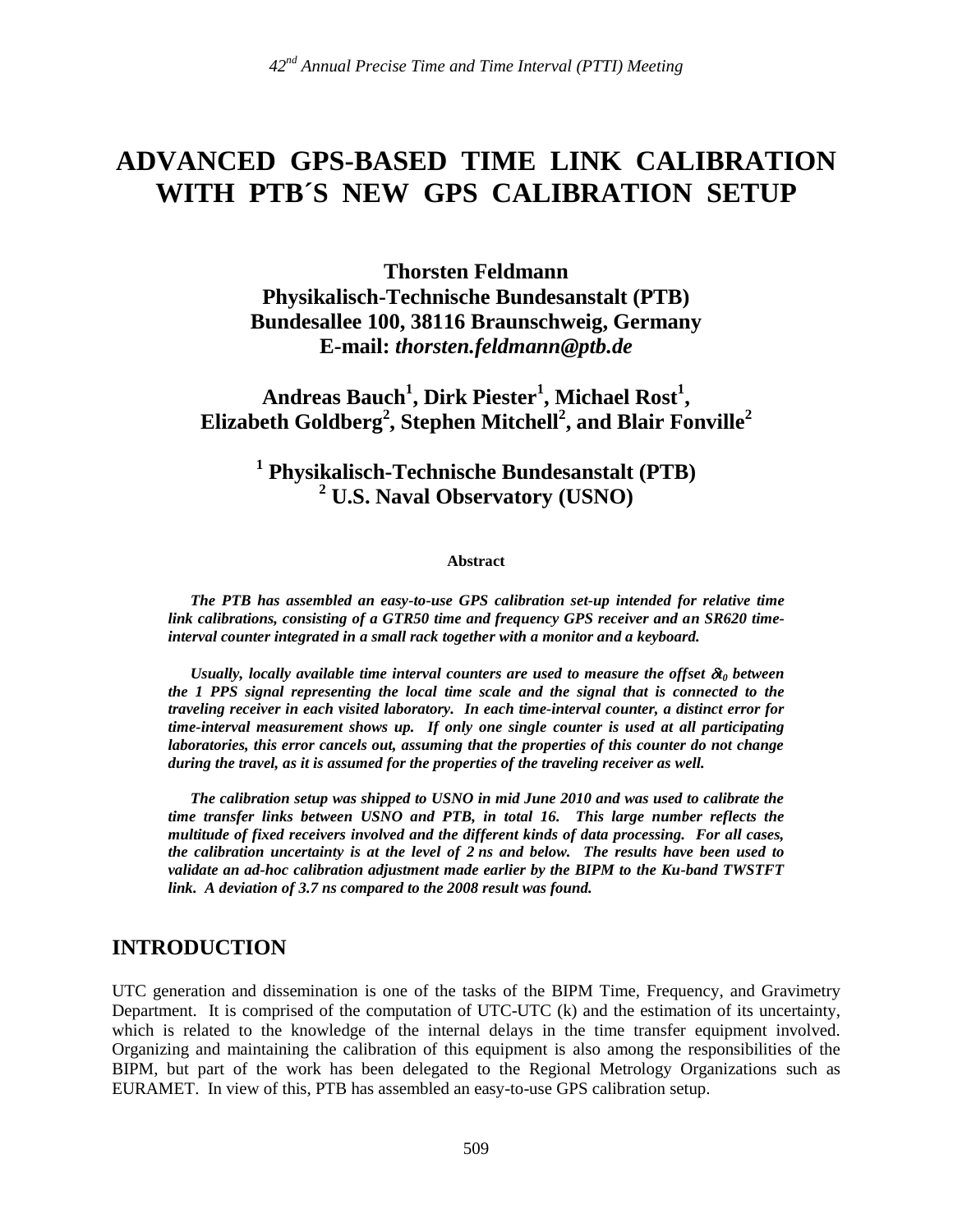In relative calibration campaigns, the offset  $\delta t_0$  between the 1 PPS signal representing the local realization of UTC that is connected to the traveling receiver and the local UTC reference point has to be measured in each laboratory. Usually time-interval counters are used for that purpose. Unfortunately, the internal delays between their two input channels vary from unit to unit. If a time-interval counter (TIC) is shipped together with the receiver and  $\delta t_0$  is measured using exactly this device at all participating laboratories, the overall uncertainty would be reduced. If the properties of this counter do not change during the travel, the uncertainties associated with the use of different TICs at each site will be avoided. For this purpose, PTB has integrated a GTR50 time and frequency GPS receiver and an SR620 TIC together with a monitor and a keyboard in a small transportable rack. The measured offset  $\delta t_0$  is automatically applied to the GPS data by the software that controls the complete calibration procedure.

The calibration setup was used to calibrate the time links between USNO and PTB in the same way as it was done in previous campaigns involving ROA **[1]** and METAS **[2]**. The calibration setup was put into operation at PTB in the beginning of June 2010. After having collected enough data for the computation of the common-clock difference (CCD), it was shipped to USNO in mid June 2010. There, it was operated by the local staff and data were collected in July 2010. A second closure measurement was conducted at PTB in September 2010 after the calibration setup had been shipped back.

First, we briefly review the differential GPS link calibration procedure. Then we give an introduction to PTB´s new calibration setup. Finally, we present the results of the USNO-PTB calibration campaign.

In the past, the time link between USNO and PTB stood out against other transatlantic links. In addition to GPS-based time transfer, two independent links through Two-Way Satellite Time and Frequency Transfer (TWSTFT) were in operation, with signals exchanged in X-band and in Ku-band, respectively. The links were repeatedly calibrated using a fly-away X-band TWSTFT terminal **[3]**. Thus, the current campaign can be considered as a recalibration of the TWSTFT time link and of the standard GPS link both used by the BIPM. In view of this, the uncertainty estimation is discussed in detail.

# **DESCRIPTION OF THE CALIBRATION PROCEDURE**

In a relative GPS link calibration campaign between two timing laboratories LAB1 and LAB2, a traveling receiver (TR) is first operated at LAB1 together with all the fixed GPS receivers in a common-clock, very-short-baseline (a few meters distance between the antennas) setup for several days. Then it is shipped to LAB2 together with its antenna and antenna cable and operated there again for several days in a very-short-baseline setup together with the equipment in LAB2. In order to ensure that the internal delays have not changed during the travel, the measurement at LAB1 is repeated after the TR was shipped back to LAB1.

As depicted in Figure 1, the devices are connected to the local UTC realization by 1 PPS signals with offsets relative to the local UTC reference point. Figure 1 shows the setup at two labs operating GPS as well as TWSTFT equipment. FR denotes all fixed GPS receivers at LAB1 and LAB2, respectively.

Normally, at the fixed equipment, the 1 PPS signal delays with respect to the local reference points are known with a low uncertainty, as well as equipment internal delays and antenna cable delays. However, in terms of a relative calibration, these delays do not have to be taken into account, if the goal is to calibrate the entire link, including the complete chain of signal distribution, cables, and antennas in both laboratories. The only important value is the offset  $\delta t_0$  of the temporary connection between the TR and the local reference point in both labs. It should be measured as accurately as possible.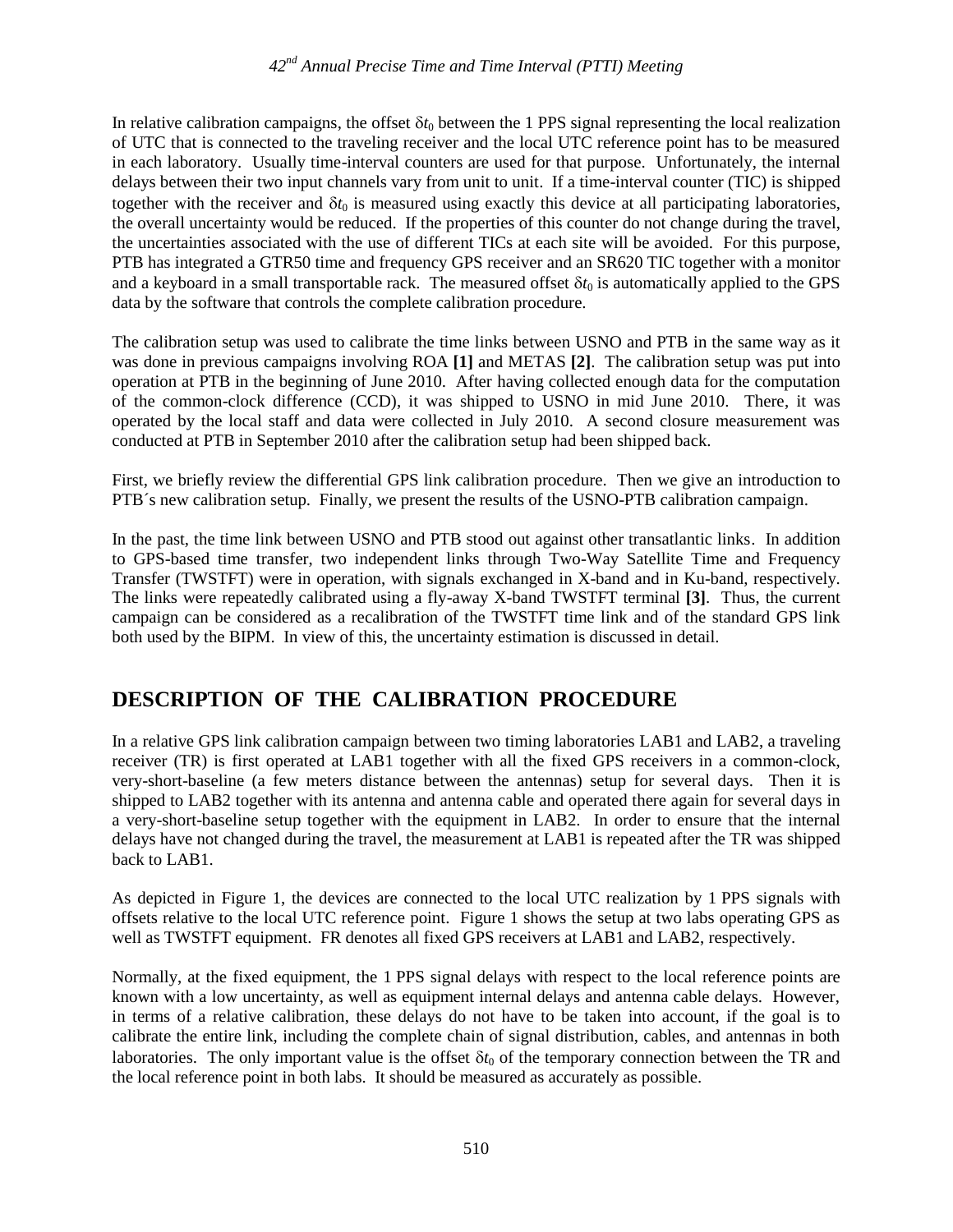To ensure that potential short-term variations average out in the common-clock difference (CCD) between the TR and the FRs, the TR should be operated at least 1 week in each laboratory. The CCD values then represent the difference of the sums of the delays in the antenna, antenna cable, receiver, and connection to the reference point.



Figure 1. Schematic of the link calibration setup at two labs equipped with GPS and TWSTFT.

By differencing the CCD results of both labs, the contributions of the TR cancel out and we get the calibration value for the links between FRs (one pair or multiple combinations). This statement is valid to the extent that the properties of the TR are unchanged during the campaign. In mathematical terms, it reads as follows: properties of the TK are unchanged during the campaign. In mathematical<br>TR@LAB1 - FR(LAB1)  $\rangle - \langle \text{TR@LAB2} - \text{FR(LAB2)} \rangle = C_1 - C_2 = C_{\text{GPS}}$ ,

$$
\langle TR@LAB1 - FR(LAB1) \rangle - \langle TR@LAB2 - FR(LAB2) \rangle = C_1 - C_2 = C_{\text{GPS}},\tag{1}
$$

where  $\langle \ldots \rangle$  stands for the mean value of measurements over a certain period. We note that the sign of the calibration value  $C<sub>GPS</sub>$  is arbitrarily defined by (1). With this convention, the results of comparisons between the two UTC realizations UTC(LAB2) and UTC(LAB1) have to be corrected according to<br>  $[\text{UTC(LAB2)} - \text{UTC(LAB1)}]_{\text{GPS}} = \text{FR(LAB2)} - \text{FR(LAB1)} - \text{C}_{\text{GPS}}.$ 

$$
\left[\text{UTC(LAB2)} - \text{UTC(LAB1)}\right]_{\text{cps}} = \text{FR(LAB2)} - \text{FR(LAB1)} - \text{C}_{\text{cps}}.\tag{2}
$$

We use the mean of both CCDs at LAB1 before and after the trip to LAB2 to calculate the value  $C_1$  in order to include small changes of the TR´s internal delays in the uncertainty estimation. The difference between the two CCDs obtained in LAB1 is then part of the uncertainty budget, which is explained later.

If the two labs maintain a TWSTFT link, as shown in Figure 1, a calibration value for the TWSTFT link can be calculated by comparing it to the calibrated GPS link:<br>  $\langle \text{[UTC(LAB2) – UTC(LAB1)}]_{\text{GPS}} - \text{[UTC(LAB2) – UTC(LAB1)}]_{\text{TWSTFT}} \rangle = C_{$ can be calculated by comparing it to the calibrated GPS link:

$$
\langle \left[ \text{UTC(LAB2)} - \text{UTC(LAB1)} \right]_{\text{GPS}} - \left[ \text{UTC(LAB2)} - \text{UTC(LAB1)} \right]_{\text{TWSTFT}} \rangle = C_{\text{TWSTFT}}. \tag{3}
$$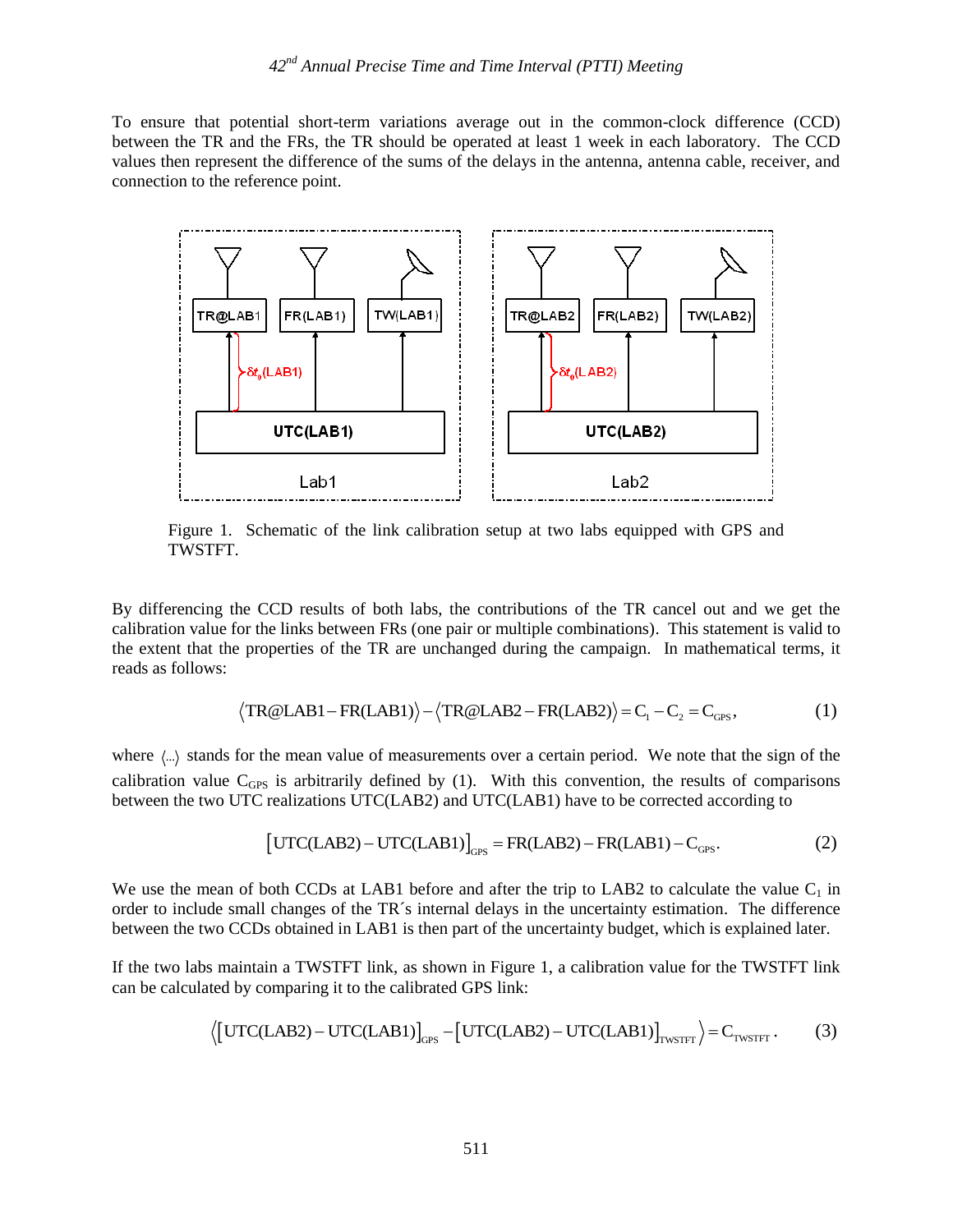# **PTB'S NEW CALIBRATION SETUP**

To measure the offset  $\delta t_0$  between the local UTC reference point and the 1 PPS signal connected to the TR, usually a time-interval counter (TIC) is used at each lab. The delay between the start and stop channels of different TICs are unequal, also for TICs of the same type. The time-interval measurement with the Stanford Research System SR620 TIC, which is well known and extensively used in the timing community, is affected by a systematic error of 500 ps, according to the manufacturer´s specifications. This error would have to be considered in the uncertainty budget.

To reduce the overall uncertainty of a relative link calibration, a traveling TIC can be shipped together with the receiver, and  $\delta t_0$  would then be measured using exactly this device at all participating laboratories involved in the calibration campaign. The systematic error of the travelling TIC cancels out as well as the delays related to the TR. In order to accomplish this, PTB has integrated a GTR50 time and frequency transfer GPS receiver with an SR620 TIC in a small transportable rack together with a monitor and a keyboard (Figure 2). This new calibration station was used to calibrate the links between PTB and USNO in 2010.



Figure 2. Front view of the calibration setup.

Beyond the reduction of the uncertainty, the new calibration setup offers further advantages, because it is easy to use for the local staff at the involved laboratories due to a text-based software that controls the complete calibration procedure, including the TIC measurement as well as the GPS measurement, and thus minimizes the risk of unintended errors. Furthermore, the remote labs neither need to allocate additional equipment like keyboards and monitor for the control of the TR nor to care about documentation of the TIC measurement and its uncertainty.

Figure 2 shows the front side of the calibration setup. All connectors are easily accessible along the side, except the connection for power supply, which is located on the rear side. This avoids cable mess in the laboratory. The LAN connector is only designated for maintenance purposes at PTB and is deactivated in the remote labs.

In Figure 3, on the left the signal connectors are visible, and on the right the cable layout plan inside the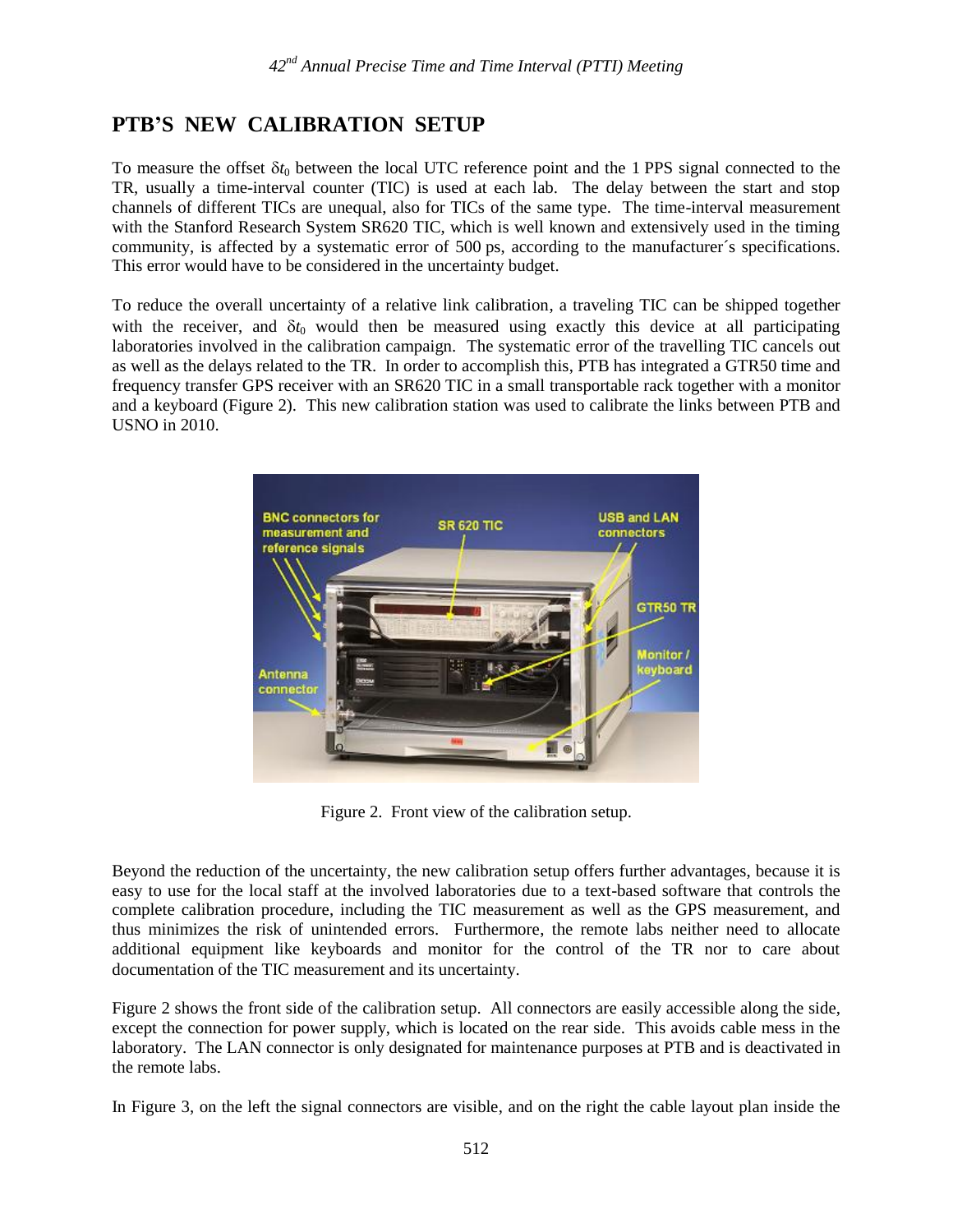rack is depicted.

At the REF IN connector, the setup is provided with a 5 MHz or 10 MHz external reference frequency. This frequency need not to be the local UTC frequency and can be derived from any atomic standard, because it is just the reference for the SR620 TIC. The GTR50 compares an external 1 PPS signals to a 1 PPS generated by its receiver board, which is synchronized to the GPS system time and applies this value to the output CGGTTS and RINEX data. Detailed descriptions of the GTR50 receiver can be found, for example, in **[4,5]**.



Figure 3. Signal connectors (left picture) and internal cable layout (right picture).

The 1 PPS M connector provides the receiver with the local 1 PPS UTC signal. The offset of this signal with respect to the local UTC is measured by the TIC before the GPS measurement starts. For this purpose, a 1 PPS signal with known delay to UTC has to be connected to the 1 PPS REF connector. The software can be configured in such a way that a cable representing the local UTC with a known uncertainty at its connector is permanently used at 1 PPS M without the delay measurement being made.

The delay induced by the internal cables, labeled red and blue in Figure 3, cancels out in (2). In case a laboratory wishes to use the TR<sup>'s</sup> measurement data for an absolute calibration of its receivers, this delay could be measured with a TIC and applied to the internal software. However, the uncertainty of such corrections would be more than 500 ps due to the specifications of the TIC. A verification of the absolute calibration of the TR implemented in the calibration setup can be found in **[6]**.

# **MEASUREMENT PROCEDURE AT A REMOTE LABORATORY**

After setting up the calibration setup in the laboratory´s measurement room and connecting it to the power supply, the operating system of the TR boots up and the calibration software starts automatically without asking for a username or password. The required AC input voltage is adjusted before leaving PTB to the anticipated conditions abroad. In Figure 4 (left picture), the calibration setup with pulled-out monitor and keyboard is shown.

The first program screen requests the user to wait until the internal SR620 TIC is warmed up. The right plot in Figure 4 shows that the TIC needs approximately 1 hour to reach a stable state after turning on.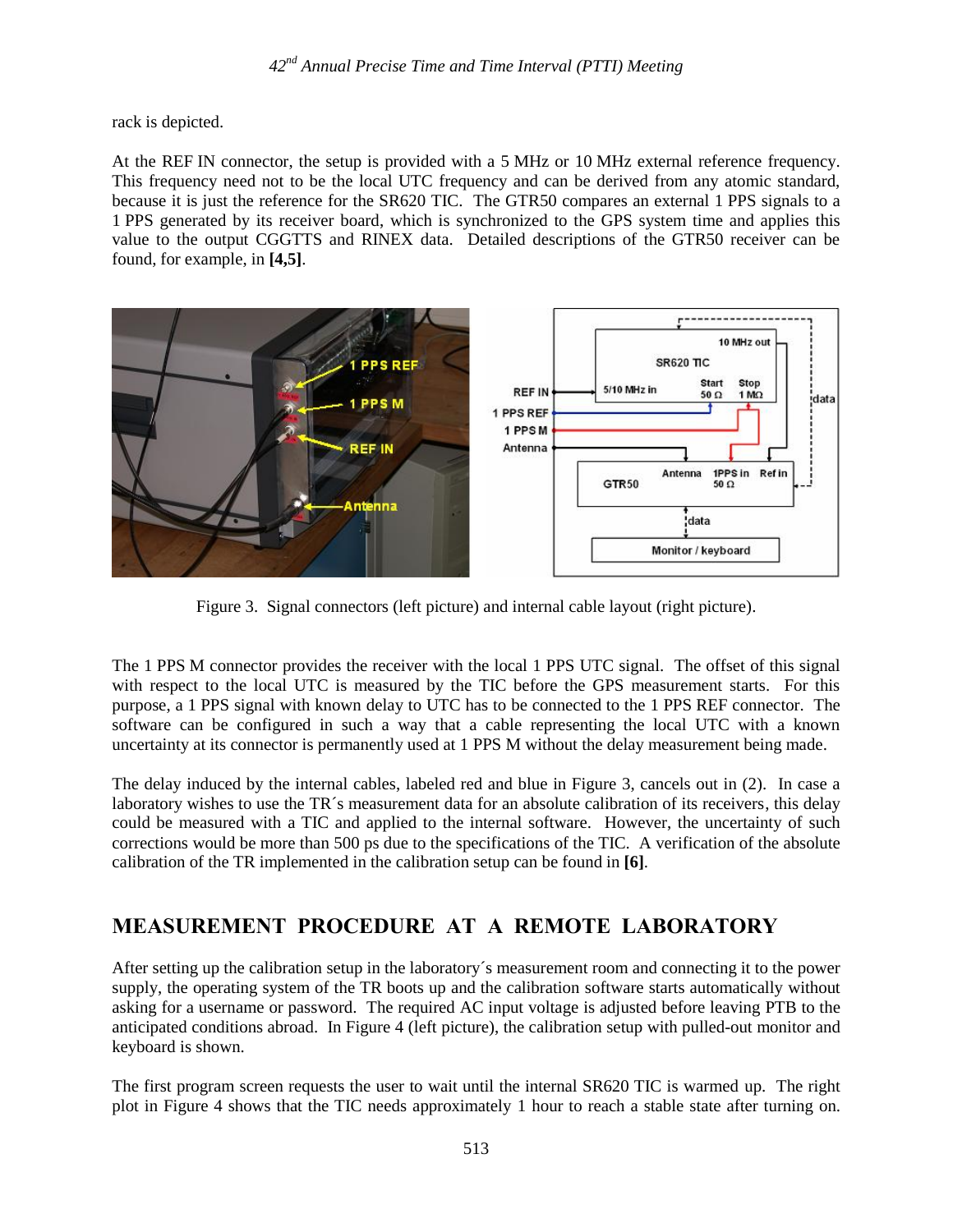For this test, we have provided the same 1 PPS signal to both the start and stop channel by using a power splitter and cables of arbitrary lengths. To ensure that the TIC is in the stable state in any case under the unknown environmental conditions in a remote lab, the waiting time is set to 2 hours. The remaining time is displayed on the monitor. Of course, it is possible to exit the program and to shut down the system during the warm-up period, as it is also possible in all following program steps, but then the warm-up time is reset to 2 hours, even though the device is immediately restarted.

After the warm-up period, the operator is asked for the precise antenna position in ITRF Cartesian coordinates. This information is needed by the TR´s internal processing software to generate the CGGTTS C/A code and L3P files correctly. If the antenna position is unknown in a remote lab, an arrangement could be made with this lab to modify the software in order to enable collecting RINEX data for 1 or 2 days, to send it to PTB, and to input the position later after estimating it from the RINEX data using the precise point positioning method (PPP) **[7]** at PTB.



Figure 4. The calibration setup with pulled-out monitor and keyboard (left) and warm-up characteristics of the internal SR620 TIC (right).

The next step is to input the acronym of the laboratory, so that confusion with the measurement data is impossible. Then the reference frequency at the REF IN connector and the measurement 1 PPS at the 1 PPS M connector are checked. It is impossible to proceed with the procedure until both signals are correctly detected by the TIC. The operator has to decide whether the reference frequency is 5 MHz or 10 MHz. Normally, a trigger level of 1 V is used for the 1 PPS M signal, but if arrangements are made with the remote lab, this level can be changed between 0 V and 2 V. This level is then used by the TIC as well as by the TR.

If the reference and measurement signals are correctly connected and the adjustment is finished, the local UTC reference signal has to be connected to 1 PPS REF. Here, it is also possible to change the trigger level that is used by the TIC. If a reference cable with measured offset to the local UTC is needed, it should be used at the same trigger level as was used to determine this offset. Otherwise, it should also be 1 V. The software also asks for the delay of the reference signal and its uncertainty, if there is any.

After this, the SR620 TIC automatically starts to measure the delay between 1 PPS REF and 1 PPS M. The software takes 100 single measurements and calculates the mean value, the jitter, and the rate. The measurement can be repeated in case of problems with the signals, e.g. if a significantly high jitter or rate is observed (Figure 5). The measured delay of the reference signal and the internal cable delay are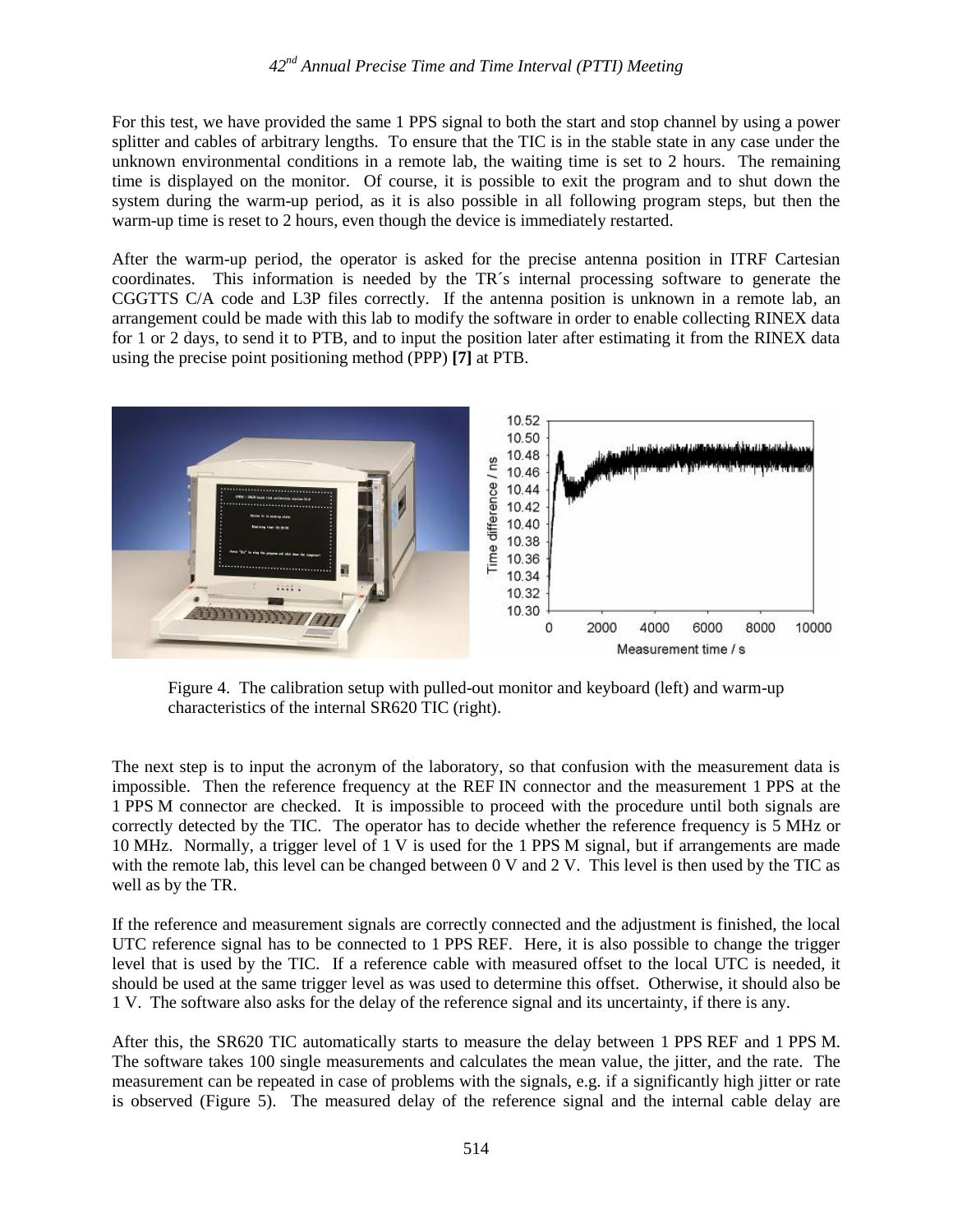applied to the measurement values by the software.

The reference cable can be removed after the delay measurement and used for other purposes in the lab. The mean measurement result is used in the TR's software and applied to the CGGTTS and to the RINEX data.

Due to the internal TIC used inside the GTR50, no additional measurements are needed. The internal temperature stabilization inside the GTR50 needs about 20 minutes to warm up the receiver board and the TIC card to 45°C **[4]**. Then the receiver starts to collect the first measurement data. At the end, after about one week taking GPS measurement data, the reference delay measurement can be repeated to check the stability of the environmental conditions in the lab.



Figure 5. The calibration software´s screen after the reference delay measurement.

### **CALIBRATION OF THE TIME LINKS BETWEEN USNO AND PTB**

In June 2010, the calibration setup was operated at PTB for 9 days between MJD 55350 and MJD 55358. Then it was shipped to USNO and operated there for 12 days within the interval MJD 55400 to MJD 55411 in July and August 2010. After it was sent back, the second operation at PTB was done between MJD 55448 MJD 55456 in August 2010.

Table 1 specifies the types of receivers involved at PTB and USNO and the related data output. The nomenclature is according to the conventions used on the BIPM data server (C/A, P3, RINEX) and by the IGS tracking network (RINEX), respectively, if the data are provided to these institutes. Otherwise, the name used by the receiver software that produces the files is used. An exception is the TTS-3 receiver: Since this receiver outputs both C/A code and P3 code measurements in one file, we followed a PTB internal convention for better distinction as in previous campaigns **[1,2]**. The TTS-3 RINEX data were found not to be useful for the purpose here **[2]**.

In the following, we will refer to the nomenclature of fixed receivers (FR), as given in Table 1, which takes into account that one receiver produces different kinds of data.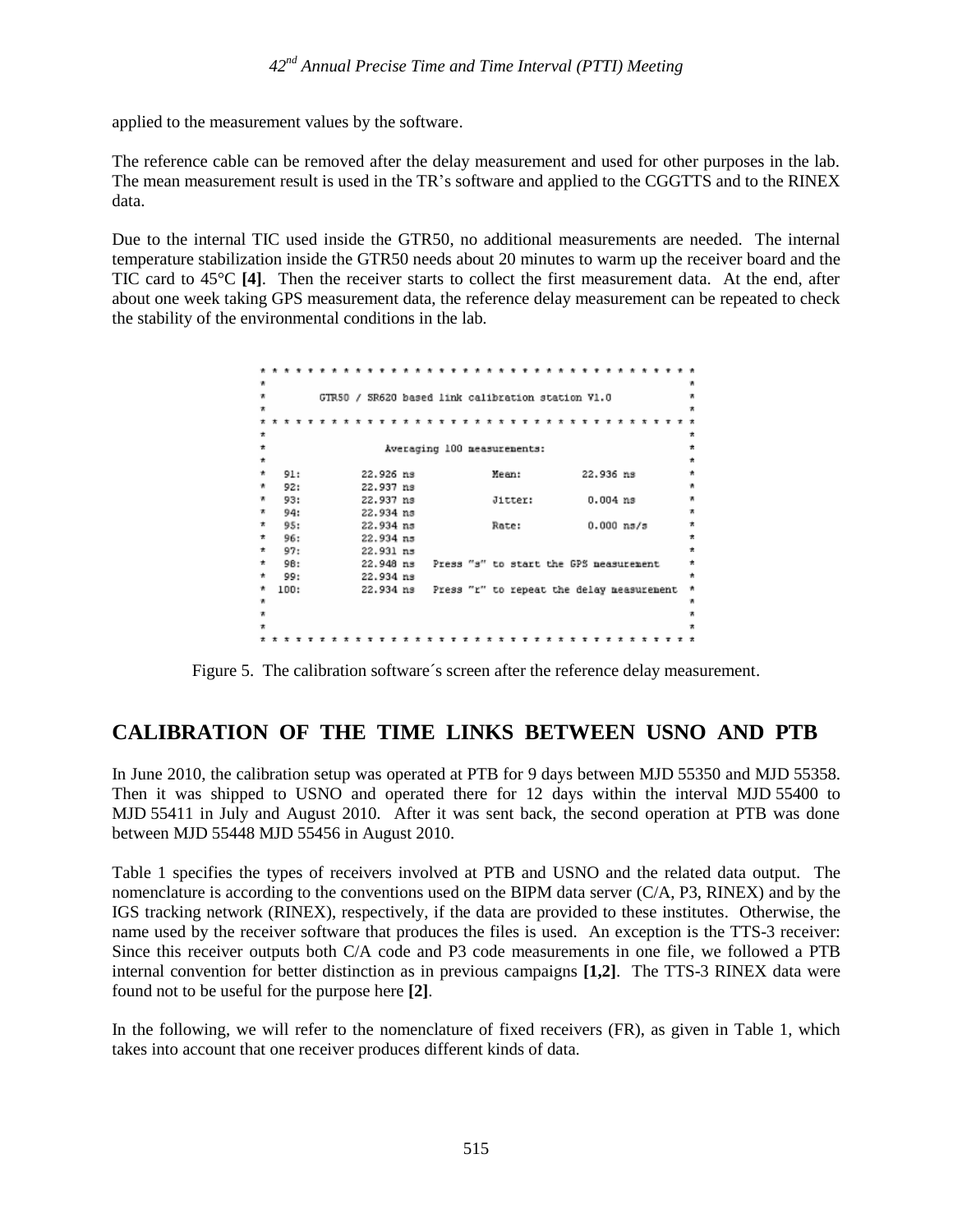| <b>Institute</b> | <b>Receiver</b>  | C/A         | P <sub>3</sub> | <b>RINEX</b>     |
|------------------|------------------|-------------|----------------|------------------|
| <b>PTB</b>       | Ashtech Z12-T    |             | <b>PT02</b>    | <b>PTBB</b>      |
|                  | Ashtech Z12-T    |             | PT03           | <b>PTBG</b>      |
|                  | <b>AOS TTS-3</b> | <b>PT05</b> | <b>PT06</b>    |                  |
| <b>USNO</b>      | Ashtech Z12-T    |             | <b>USNO</b>    | <b>USNO</b>      |
|                  | <b>AOS TTS-2</b> | <b>US01</b> |                |                  |
|                  | Ashtech Z12-T    |             | <b>US03</b>    | USN3             |
|                  | NovAtel ProPak   |             | NOV1           | NOV <sub>1</sub> |

Table 1. Receivers at PTB and USNO and their designation when providing data of different kind.

As Table 1 shows, nine P3 links, six combined code and carrier-phase links using the PPP method **[7]**, and one C/A code link can be evaluated.

#### **UNCERTAINTY ESTIMATION**

The overall uncertainty of the GPS link calibration is given by

$$
U = \sqrt{u_a^2 + u_b^2} \,. \tag{4}
$$

In order to get the statistical uncertainty  $u_a$ , we first calculate the time deviation (TDEV) of all CCD measurements at USNO and at PTB before and after the trip to USNO. From the minimum of the log plot of the TDEV, we estimate the period we can use to average the data. Then we calculate the mean value and the standard deviation (SD) of the averaged data. At USNO, the SD is directly the relevant  $u_{a-}$ contribution. Since CCD data were taken at PTB before and after the trip to USNO, we choose the higher SD as the relevant contribution. If the difference of the mean values of the two CCD measurements (dCCD) is smaller than this SD, the SD is taken as the uncertainty contribution. Otherwise, the absolute value of dCCD is used, because equipment delay changes apparently exceed the other noise components. The contributions of USNO and PTB are added in quadrature.

The systematic uncertainty is given by

$$
\mathbf{u}_{\mathbf{b}} = \sqrt{\sum_{n} \mathbf{u}_{\mathbf{b},n}^{2}} \tag{5}
$$

and explained in detail in Table 2 and the text below.

The TIC measurement was repeated at PTB after each CCD measurement and at USNO after the CCD measurement, so we got four measurements at PTB and two at USNO. Only the measurement before each CCD was used. The second one was used for control only. The jitter values are included in the uncertainty estimation  $(u_{b,5}, u_{b,6})$ . The difference between the TIC measurements before and after collecting CCD data did not exceed 0.05 ns, which supports the estimate of a 0.1 ns uncertainty of the connection to the local UTC at both sites  $(u_{b,1}, u_{b,2})$  [2]. The significantly higher jitter at USNO is due to the fact that the 1 PPS M signal appeared before the 1 PPS REF signal. The TIC measurements (1 PPS REF -1 PPS M) become more noisy for such long time intervals (approaching 1 s).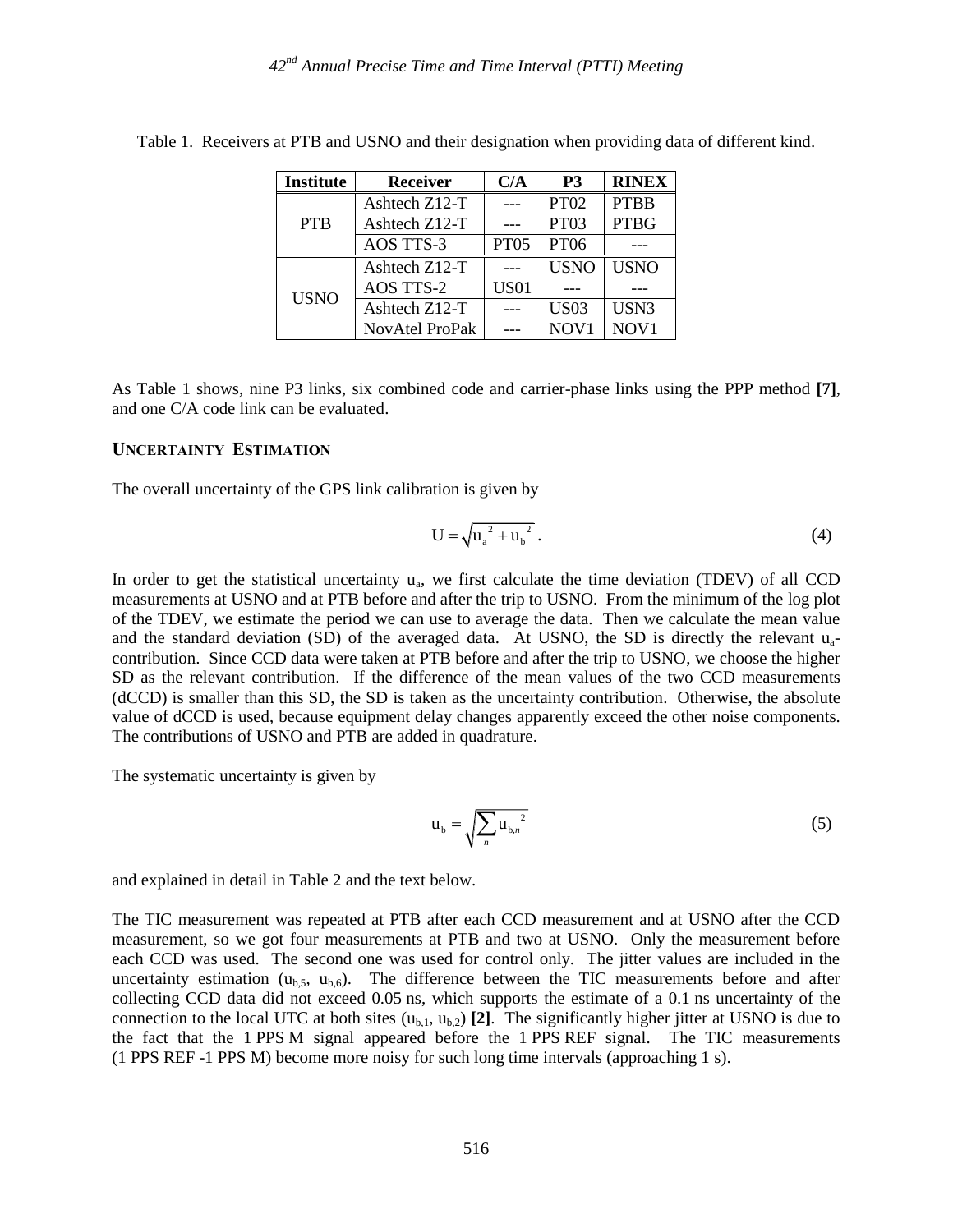| Uncertainty             | Value / ns | <b>Description</b>                               |  |  |
|-------------------------|------------|--------------------------------------------------|--|--|
| $u_{b,1}$               | 0.10       | Instability of the connection to UTC(PTB)        |  |  |
| $u_{b,2}$               | 0.10       | Instability of the connection to UTC(USNO)       |  |  |
| $u_{b,3}$               | 0.06       | TIC trigger level timing error at PTB [8]        |  |  |
| $u_{b,4}$               | 0.06       | TIC trigger level timing error at USNO [8]       |  |  |
| $u_{b,5}$               | 0.01       | Jitter of the TIC after 100 measurements at PTB  |  |  |
| $u_{b,6}$               | 0.05       | Jitter of the TIC after 100 measurements at USNO |  |  |
| $u_{b,7}$               | 0.02       | TR trigger level timing error at PTB [9]         |  |  |
| $u_{b,8}$               | 0.02       | TR trigger level timing error at USNO [9]        |  |  |
| $u_{b,9}$               | 0.10       | TIC nonlinearities PTB                           |  |  |
| $u_{b,10}$              | 0.10       | TIC nonlinearities USNO                          |  |  |
| $u_{b,11}$              | 0.02       | Determination of the UTC reference point at PTB  |  |  |
| $u_{b,12}$              | 0.30       | Multipath [11]                                   |  |  |
| $u_{b,13}$              | 0.18       | Antenna cable and antenna [4]                    |  |  |
| $u_{b,14}$ *            | 0.26       | Position error at PTB                            |  |  |
| $u_{b,15}$ *            | 0.30       | Position error at USNO                           |  |  |
| $u_{b,16}$ <sup>*</sup> | 0.30       | Uncertainty of the ambiguity estimation [12]     |  |  |

Table 2. Systematic uncertainty contributions. Values are determined either by measurements or by estimation and rounded to the second decimal. The contributions marked with an asterisk are only applied to special measurements (see text).

In a previous study during which different TICs were used, the uncertainty of the TICs was accounted for by 0.5 ns **[2]**. The error of the TR´s internal TIC was neglected. Since the same TIC is used in both labs here, the systematic uncertainty of the TIC cancels out. The remaining part is the trigger level timing error  $(u<sub>b</sub>, 3, u<sub>b</sub>, 4)$ , given by

Trigger level timing error = 
$$
\frac{15 \text{ mV} + 0.5\% \text{ of trigger level}}{1 \text{ PPS slew rate}}
$$
 (6)

for start and stop channel, respectively, according to the manufacturer specifications **[8]**. With a trigger level of 1 V at one channel and an estimated signal slew rate of 0.5 V/ns, the error is 0.04 ns per channel and 0.06 ns for the measurement after adding the start and stop error in quadrature. The trigger level timing error of the TR's internal TIC  $(u_{b7}, u_{b8})$  is estimated, according to information given by the manufacturer **[9]**, as 10 mV / (1 PPS slew rate) per channel. The error of the stop channel cancels out, because it is always provided with the signal of the receiver board.

The uncertainty contributions  $u_{b,9}$  and  $u_{b,10}$  are related to nonlinearities in the TIC in conjunction with the external reference frequency. We connected the traveling TIC to frequencies generated by different clocks at PTB (masers, commercial cesium clocks) and used 5 MHz and 10 MHz, respectively, while the start and stop channel were provided with 1 PPS signals of one clock, as in the 1 PPS REF - 1 PPS M measurements. We also changed the length of the reference cable. After averaging 50 single measurements in each setup, we found that slightly different results were obtained, but the difference was always below 0.1 ns. We verified the results by repeating all measurements with other TICs available at PTB. This effect has not yet been studied in detail, but we suppose that it is related to interpolation processes in the TIC. We account for it by 0.1 ns at each laboratory.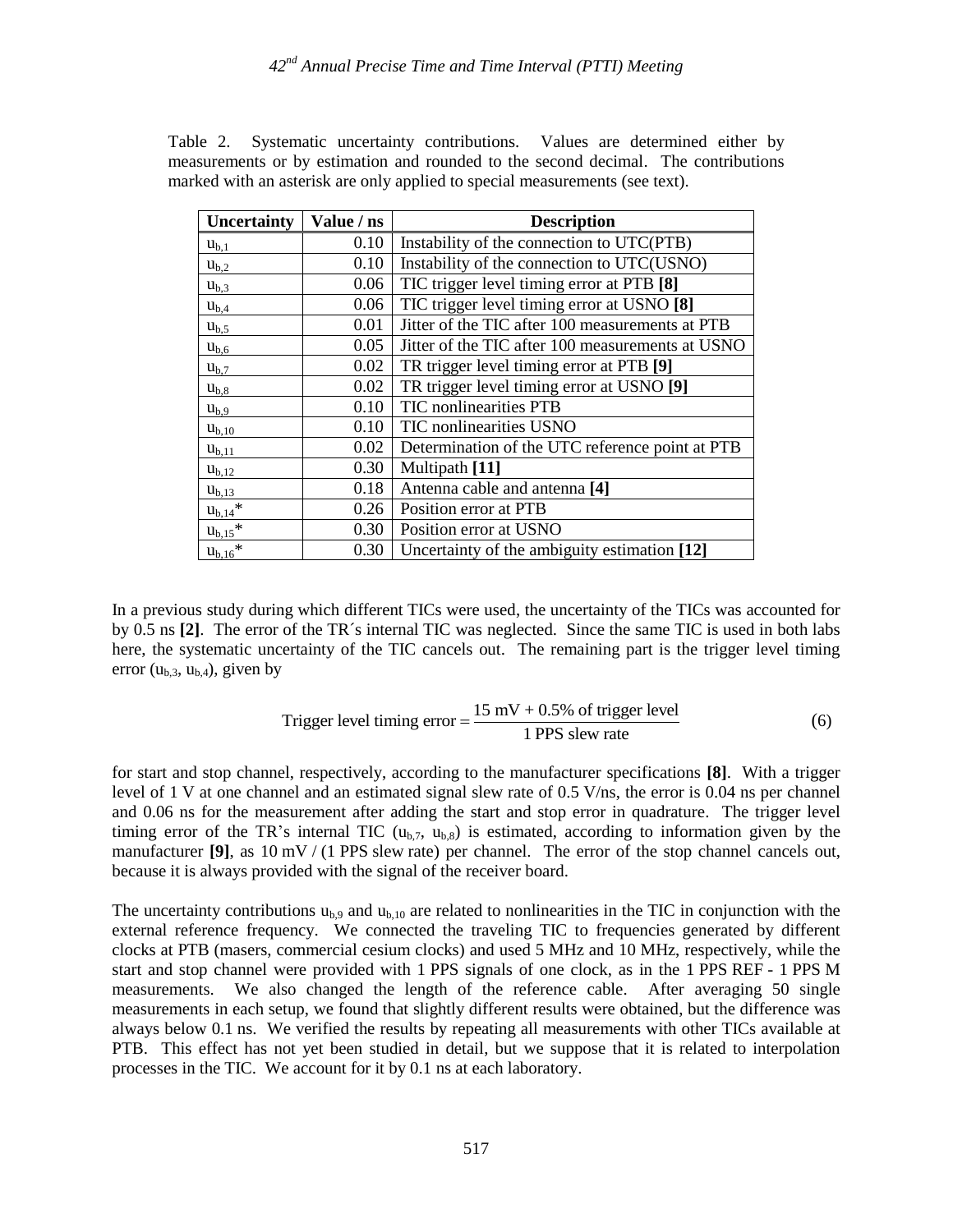The TR´s internal TIC uses a surface acoustic wave (SAW) filter as interpolator, similar to the TIC analyzed in **[10]**, but with less precision **[9]**. For TICs based on this principle, the nonlinearity effect is negligible, because it is of the order of magnitude of a few ps **[9,10]**.

In contrast to USNO, where the local UTC is defined at the endpoints of female BNC connectors, a reference cable with a male BNC connector is used at PTB. The delay of this cable with respect to UTC (PTB) was checked before the TIC measurement. In order to get equal conditions at USNO and PTB, an additional reference cable was used to connect the USNO local reference points to the calibration setup. At PTB, this cable was interconnected between the setup and the fixed reference cable using a male-to- male BNC adapter. At USNO, this cable was used to establish the connection between the reference point and the setup. Its delay cancels out in (3). The checking of PTB´s fixed reference cable and the estimation of the delay of the adapter yield the uncertainty  $u_{h,11}$ .

In the case of a GPS link calibration, the propagation of the satellite signals is only affected by multipath effects  $[11]$  ( $u_{b,12}$ ), because in a quasi-zero-baseline setup, in which the CCDs are measured, the atmospheric and site-dependent effects like displacement of the solid earth by the tidal potential of the moon can be neglected.

We cannot assume that the average outside temperature at PTB and USNO was the same for the three measurement periods, and thus the length of the antenna cable of the TR and the electrical delay of the antenna was not exactly the same. We assume a maximum difference between the CCD measurements of 20°C. The cable we used is a FSJ1 cable with an approximate electrical delay of 224 ns. The cable manufacturer indicates a value of 400 parts per million (ppm) for the electrical delay change per degree. Thus, we would get 0.09 ns. The temperature sensitivity of the NovAtel GPS 702GG antenna is unknown. Therefore, we use a temperature coefficient of 0.01 ns/°C for the complete system cable and antenna according to CCD measurements performed at ROA in 2008 between two GTR50 receivers connected to the same type of antenna with cables of comparable lengths **[4]**. The uncertainty contribution  $u_{b,13}$  is accounted for by 0.18 ns. An evaluation of the temperature sensitivity using the codephase residuals according to **[13]** is not possible for the GTR50 receiver, since the 1 PPS signal measured by the internal TIC versus the external 1 PPS is derived from the code. This measurement is applied to all data. Hence, the temperature sensitivity of the code is transferred to the phase data.

For the generation of the CGGTTS data, the TR´s position is entered into the processing software manually before the measurement. We have compared two FRs at PTB and two FRs at USNO with CGGTTS P3 data generated from RINEX files using the RINEX-CGGTTS conversion software developed at ORB **[14]** and shifted fictitiously the position of one of the two receivers at each lab by steps of several centimeters up to 30 m in latitude, longitude, and height from the original position. We found that the time error is linear, dominating in the height, and can be estimated as  $e<sub>h</sub>(USNO) = 2.13$  ns/m at USNO and  $e_h(PTB) = 2.22$  ns/m at PTB. Thus, we use the absolute value of the difference between the "true" position and the manually entered position and multiply it with  $e_h(USNO)$  and  $e_h(PTB)$ , respectively, to get  $u_{b,14}$  and  $u_{b,15}$ . The "true" position is taken from the position estimates of the NRCan-PPP software **[7]** during the calibration campaign. The position error of the FRs is not matter of the relative calibration campaign. A wrong FR position leads to errors related to the troposphere estimation (and ionosphere estimation, if C/A code is used) and increases the noise level, but the offset introduced to the data becomes part of the calibration value.

An additional uncertainty contribution  $u_{b,16}$  of 0.3 ns is applied to all PPP calibrations, because the initial phase of the carrier frequency is *a priori* unknown and has to be estimated by the PPP software from the P3 code **[12]**. In **[12]**, a typical phase discontinuity of 0.15 ns per receiver was found for PPP batch processing with the NRCan-PPP software **[7]**, independent of the length of the processed batch. This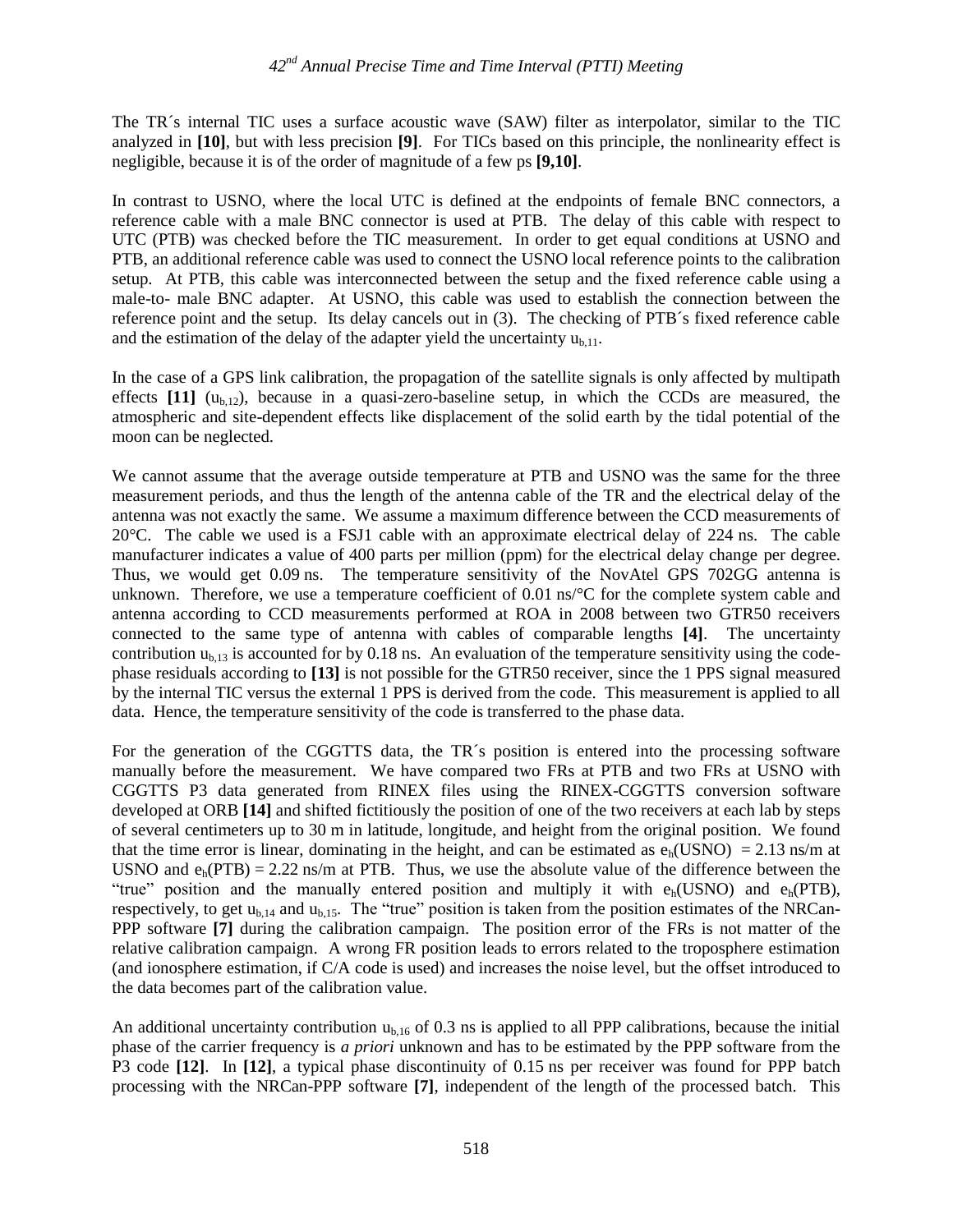adds up geometrically to 0.21 ns for a CCD comparison between a pair of receivers and to 0.3 ns for the two CCD measurements at USNO and PTB.

In contrast to a previous study **[2]**, we have not applied a special uncertainty contribution related to phase drifts of the Ashtech Z12-T receivers, because in the meantime we found indications that the performance of this receiver type could be different in various laboratories.

#### **RESULTS**

Figure 6 shows the CCD measurements at PTB. For better visibility, offsets have been introduced to some of the data. The code-based CCDs are evaluated with the common-view (CV) method. One result of study **[2]** was that the values obtained with CV are valid for links evaluated with CV as well as for links evaluated with the all-in-view (AV) method, due to the quasi-zero-baseline setup, but CV results are less noisy.

For the evaluation of the carrier phase, the NRCan-PPP software **[7]** was used with IGS satellite clock and ephemeris data built in. Corrections for the antenna phase center were applied according to the IGS.

In Figure 7, the CCD measurements at USNO are depicted. Figure 8 shows exemplarily the TDEV of the USNO measurements to clarify how this function is used to estimate the best averaging period.



Figure 6. Code (left) and PPP (right) CCD measurement at PTB before and after the calibration trip to USNO.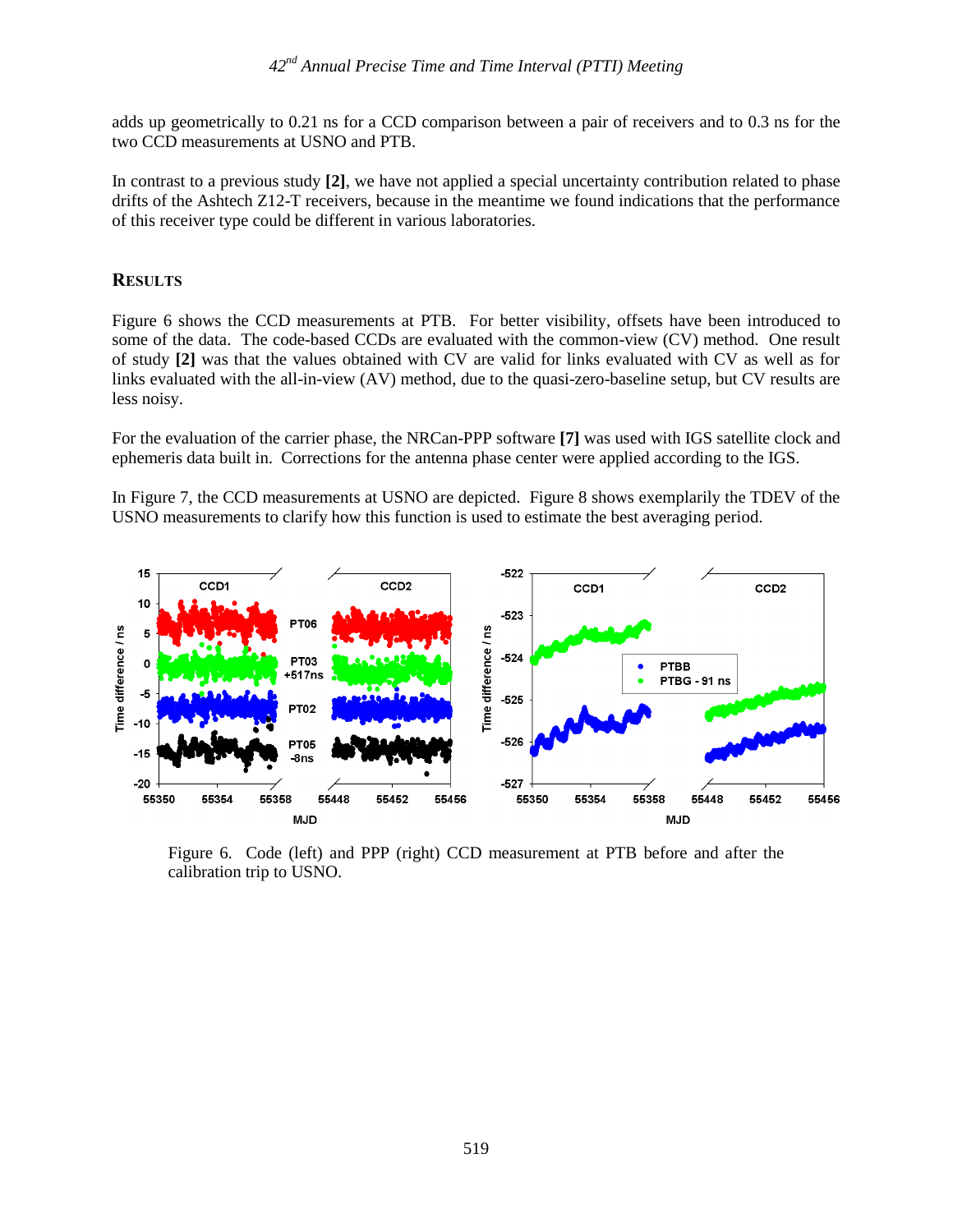

Figure 7. Code (left) and PPP (right) CCD measurement at USNO.



Figure 8. Log plot of the time deviations of the CCD measurements at USNO for code (left plot) and carrier phase (right plot).

For all code measurements, the TDEV indicates that the data can be averaged to about  $10^5$  s, also if we distrust the last point of the calculation. To account for the fact that at PTB each CCD measurement period was 8 days, we decided to limit the averaging period to 1 day in order to get at least eight new data points. For the PPP carrier-phase data, the averaging period has to be shorter, for example at about 2000 s for all FR at USNO, as depicted in Figure 8. In this case, we have taken the average of eight 300 s spaced data, which leads to an averaging time of 2400 s.

In Table 3, the results at PTB are listed. CCD1 and CCD2 denote the mean value of the averaged CCD measurements TR-FR before and after the travel, respectively. AVT1 and AVT2 are the averaging periods estimated from the corresponding TDEV. The value  $C_1$  is the mean value of CCD1 and CCD2. The values in brackets for PTBB and PTBG are the PPP results after adding the internal delays taken from the CGGTTS files in order to show the consistency with the P3 results. The PPP results are in good agreement with the P3 results. The underlined value is the contribution to the statistical uncertainty.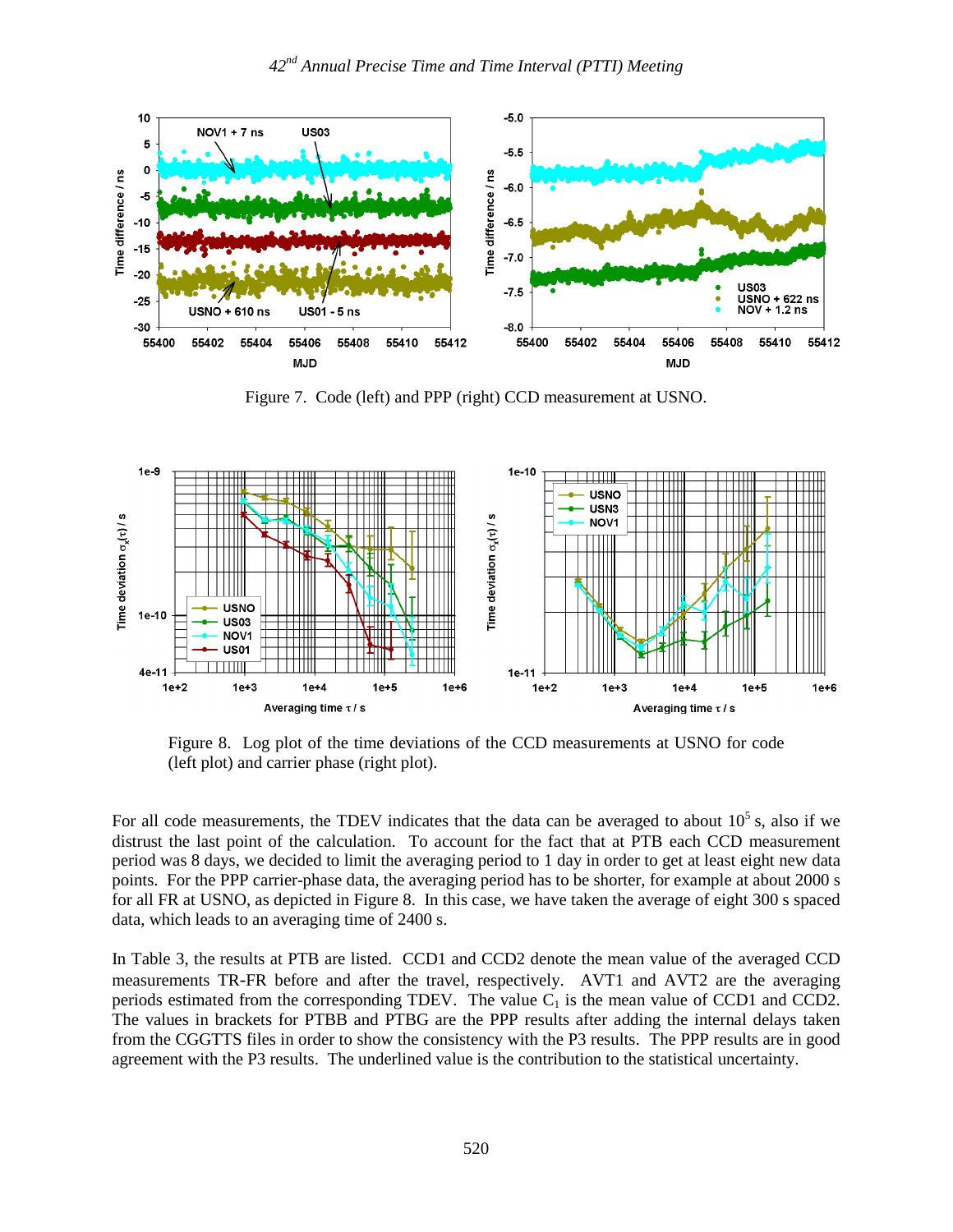| FR<br><b>Type</b>         |                  | AVT1        | CCD1           | AVT <sub>2</sub> | CCD <sub>2</sub> | $C_1$       | dCCD    | SD <sub>1</sub> | SD2  |
|---------------------------|------------------|-------------|----------------|------------------|------------------|-------------|---------|-----------------|------|
|                           |                  |             | $^{\prime}$ ns |                  | $^{\prime}$ ns   | / ns        | ns      | ns              | ' ns |
| P <sub>3</sub>            | <b>PT02</b>      | 1 day       | $-7.32$        | 1 day            | $-7.65$          | $-7.49$     | 0.33    | 0.17            | 0.09 |
| P <sub>3</sub>            | PT03             | 1 day       | $-517.57$      | 7680 s           | $-518.36$        | $-517.96$   | 0.79    | 0.15            | 0.78 |
| C/A                       | PT <sub>05</sub> | No avg.     | $-6.33$        | 1920 s           | $-6.18$          | $-6.25$     | $-0.15$ | 1.05            | 0.82 |
| P <sub>3</sub>            | <b>PT06</b>      | 7680 s      | 6.79           | 3840 s           | 6.19             | 6.49        | 0.59    | 0.98            | 0.92 |
| <b>PPP</b>                | <b>PTBB</b>      | 1200 s      | $-525.65$      | 2400 s           | $-525.98$        | $-525.81$   | 0.33    | 0.25            | 0.22 |
|                           |                  | $(-7.21)$   |                | $(-7.53)$        | $(-7.37)$        |             |         |                 |      |
| <b>PPP</b><br><b>PTBG</b> | 1200 s           | $-432.58$   | 2400 s         | $-434.03$        | $-433.30$        | <u>1.45</u> | 0.28    | 0.33            |      |
|                           |                  | $(-516.78)$ |                | $(-518.23)$      | $(-517.50)$      |             |         |                 |      |

Table 3. Results of the CCD measurement at PTB. Values are rounded to the second decimal.

Table 4 summarizes the results at USNO. Here, the internal delay of the receivers is applied to both code and phase measurements, as for the TR of type GTR50. AVT stands for the averaging period. The value  $C<sub>2</sub>$  is directly the mean value of the averaged CCD data and the SD is the contribution to the statistical uncertainty.

Table 4. Results of the CCD measurements at USNO. Values are rounded to the second decimal.

| <b>Type</b>    | FR          | <b>AVT</b> | $C_2/ns$  | SD / ns |
|----------------|-------------|------------|-----------|---------|
| P <sub>3</sub> | <b>USNO</b> | 1 day      | $-631.45$ | 0.30    |
| C/A            | <b>US01</b> | 1 day      | $-8.59$   | 0.11    |
| P <sub>3</sub> | <b>US03</b> | 1 day      | $-7.14$   | 0.19    |
| P <sub>3</sub> | NOV1        | 1 day      | $-6.85$   | 0.12    |
| <b>PPP</b>     | <b>USNO</b> | 2400 s     | $-628.55$ | 0.11    |
| <b>PPP</b>     | USN3        | 2400 s     | $-7.15$   | 0.13    |
| <b>PPP</b>     | NOV1        | 2400 s     | $-6.88$   | 0.14    |

The values for P3 and PPP are in good agreement for US03/USN3 and NOV1. The discrepancy of about 3 ns for the receiver USNO is due to a position error of about 1.5 m with respect to the "true" position and the other receivers. If the position will be corrected in the future (to decrease the noise), the calibration value  $C_2$  is no longer valid for this receiver. We note that the USNO receiver is not directly connected to UTC (USNO). It is referenced to a different clock that is kept close in frequency to UTC (USNO), but with a large phase offset.

Table 5 shows the calibration values and the corresponding uncertainty for all possible links between USNO and PTB. The uncertainties are below 2 ns, as in previous exercises **[1,2]**.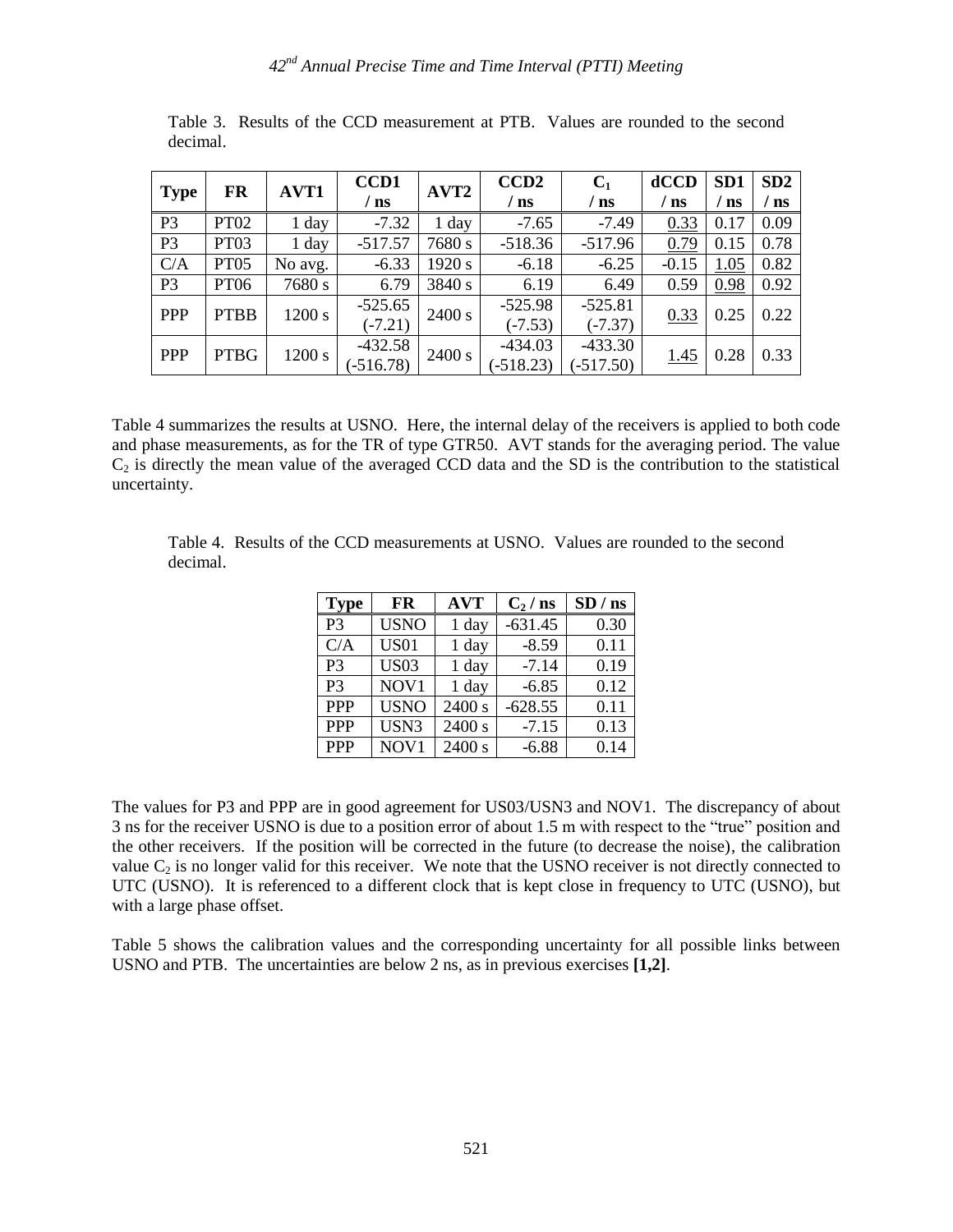| <b>Type</b>    | Link             | $C_{\text{GPS}}$ / ns | $\mathbf{u}_\mathrm{a}$ / ns | $\mathbf{u}_b / \mathbf{n}$ s | $U/$ ns |
|----------------|------------------|-----------------------|------------------------------|-------------------------------|---------|
| C/A            | <b>US01-PT05</b> | 2.27                  | 1.06                         | 0.58                          | 1.21    |
| P <sub>3</sub> | USNO-PT02        | 623.97                | 0.45                         | 0.58                          | 0.73    |
| P <sub>3</sub> | USNO-PT03        | 113.49                | 0.84                         | 0.58                          | 1.02    |
| P <sub>3</sub> | USNO-PT06        | 637.94                | 1.02                         | 0.58                          | 1.18    |
| P <sub>3</sub> | <b>US03-PT02</b> | $-0.35$               | 0.38                         | 0.58                          | 0.69    |
| P <sub>3</sub> | <b>US03-PT03</b> | $-510.82$             | 0.81                         | 0.58                          | 1.00    |
| P <sub>3</sub> | <b>US03-PT06</b> | 13.63                 | 0.99                         | 0.58                          | 1.15    |
| P <sub>3</sub> | NOV1-PT02        | $-0.63$               | 0.35                         | 0.58                          | 0.68    |
| P <sub>3</sub> | NOV1-PT03        | $-511.11$             | 0.80                         | 0.58                          | 0.99    |
| P <sub>3</sub> | NOV1-PT06        | 13.34                 | 0.99                         | 0.58                          | 1.15    |
| <b>PPP</b>     | <b>USNO-PTBB</b> | 102.57                | 0.35                         | 0.52                          | 0.63    |
|                |                  | (621.18)              |                              |                               |         |
| <b>PPP</b>     | <b>USNO-PTBG</b> | 195.25                | 1.46                         | 0.52                          | 1.55    |
|                |                  | (111.05)              |                              |                               |         |
| <b>PPP</b>     | <b>USN3-PTBB</b> | $-518.83$             | 0.35                         | 0.52                          | 0.63    |
|                |                  | $(-0.22)$             |                              |                               |         |
| <b>PPP</b>     | <b>USN3-PTBG</b> | $-426.16$             | 1.46                         | 0.52                          | 1.55    |
|                |                  | $(-510.36)$           |                              |                               |         |
| <b>PPP</b>     | NOV1-PTBB        | $-519.09$             | 0.36                         | 0.52                          | 0.63    |
|                |                  | $(-0.49)$             |                              |                               |         |
| <b>PPP</b>     | NOV1-PTBG        | $-426.42$             | 1.46                         | 0.52                          | 1.55    |
|                |                  | $(-510.62)$           |                              |                               |         |

Table 5. Calibration values and corresponding uncertainties for all possible GPS links. The values are rounded to the second decimal after calculation.

The link which is used by the BIPM for the TAI computation if no TWSTFT data are available is the link USN3-PTBB. The small calibration value correction indicates that the internal delays of the receivers were aligned to another calibration, namely to one of the X-band calibrations mentioned before.

#### **TWSTFT CALIBRATION**

For the validation of our results, we have applied the new calibration value to US03-PT02 P3 data taken during the last 25 days when the TWSTFT X-band link was still used for TAI computation. Due to the very long baseline between USNO and PTB, we decided to evaluate the GPS data in the AV mode. The GPS data were compared to values obtained by a linear interpolation between two adjacent X-band measurements. This double difference data are affected by significant outliers related to the X-band link as well as to the GPS link. To clean the data from all anomalies, a  $3\sigma$  filter is applied iteratively until it had no effect on the remaining data. In this process, about 5% of the data were discarded.

In a second step, we calculated the TDEV, as done for the GPS calibration, and calculated daily averages of the data (Figure 9). According to (3), the mean value of this daily averages is the calibration value for the X-band link, which validates in this special case (the X-band link is no longer operational) the GPS calibration. The uncertainty is calculated by geometrically adding the uncertainty of the GPS calibration and the SD of the single averaged double difference data around the mean. We calculated

$$
C_{TWSTFT,X} = -0.71
$$
 ns  $\pm$  0.92 ns,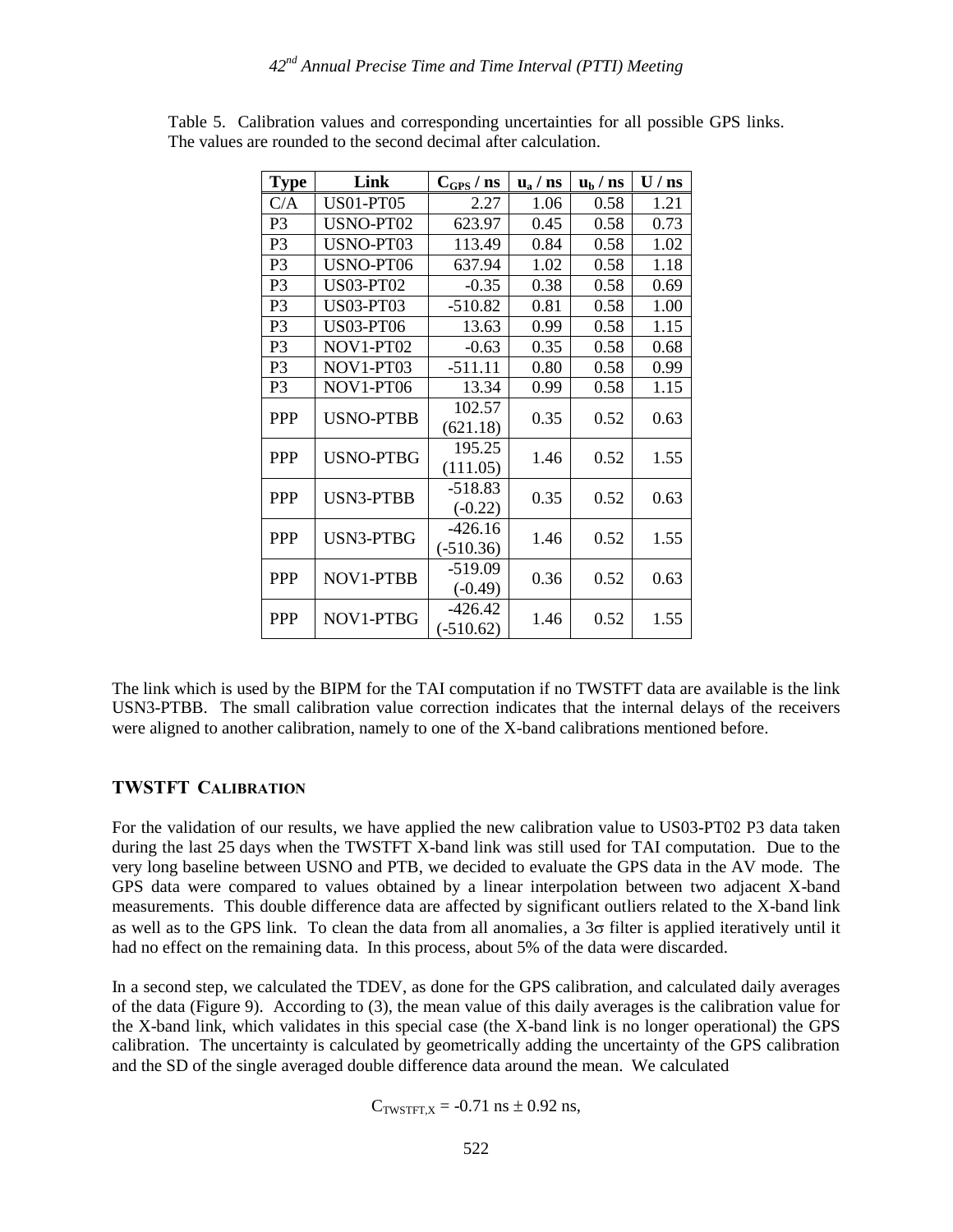which demonstrates that our calibration campaign was successful and that a TWSTFT link can be calibrated with an uncertainty less than 1 ns in favorable cases.

The calibration of the operational Ku-band link was done the same way described above, but at a period after the calibration campaign. Due to the long period of 32 days, we were able to choose an averaging period of 4 days without violating our limit of at least eight data points (Figure 10).

The calibration constant for the Ku-band link was found to be

$$
C_{\text{TWSTFT,Ku}} = 3.67 \text{ ns} \pm 1.26 \text{ ns}.
$$

Here, the uncertainty is also well below 2 ns. Discussion of the apparent discrepancy is ongoing among USNO, BIPM, and PTB.



Figure 9. GPS - X-band double differences (left plot) and related TDEV (right plot).



Figure 10. GPS - Ku-band double differences (left plot) and related TDEV (right plot).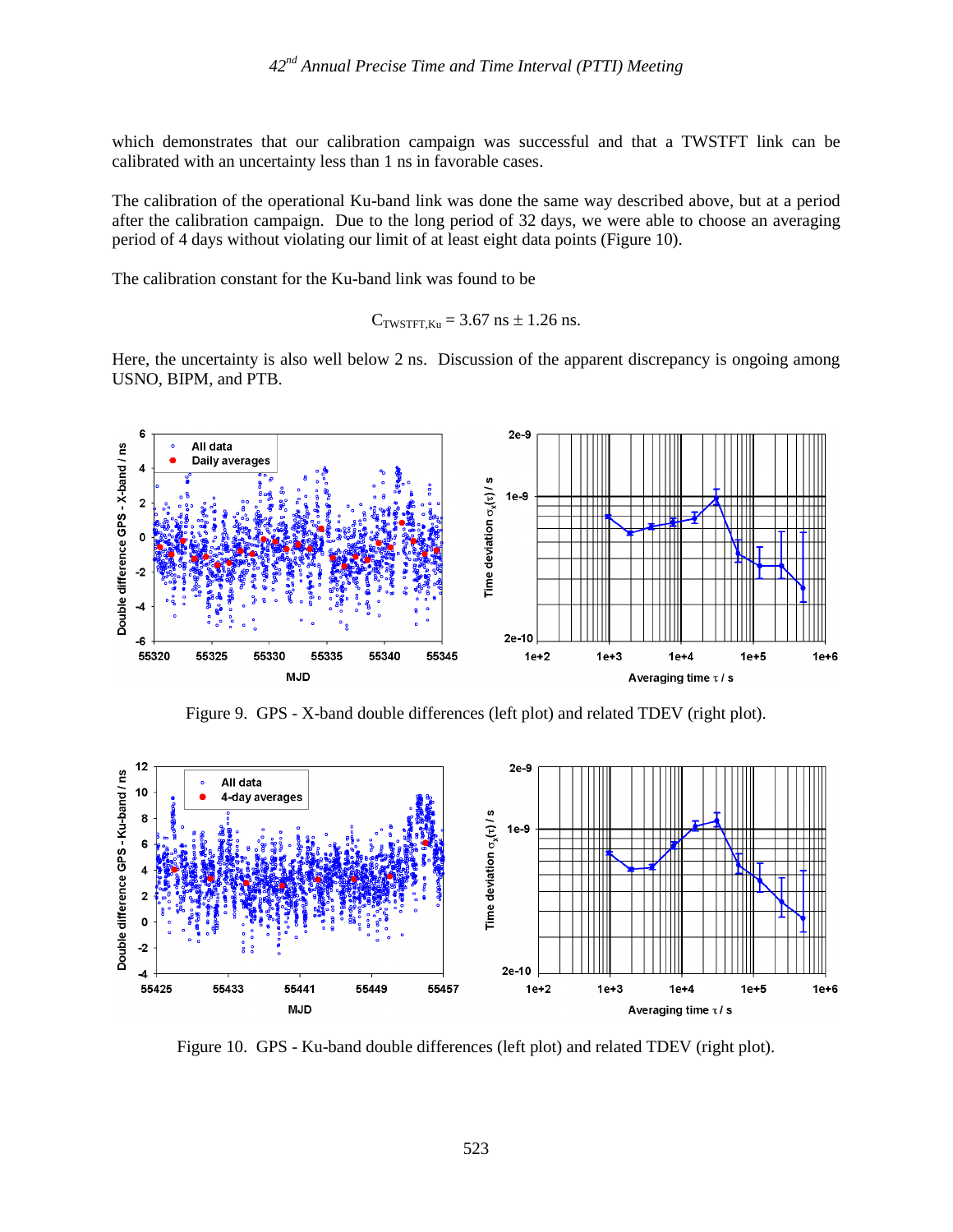# **CONCLUSION AND OUTLOOK**

We have reviewed the principles of a relative GPS link calibration campaign using a travelling GPS receiver, which could also serve as a cost-effective method to calibrate TWSTFT links, especially in the case of two transponders, where a calibration with one traveling TWSTFT station is not possible **[15]**.

We have introduced PTB's new calibration setup, consisting of a state-of-the-art GTR50 time and frequency receiver, an SR620 time-interval counter, and a monitor and keyboard, everything included in a small transportable rack. Due to the usage of the same SR620 counter at both sites, the systematic uncertainty due the internal delays of this type of counter cancels out, but uncertainty contributions due to the trigger level timing error of the SR620 as well as of the GPS receiver´s internal counter and nonlinearities in the SR620 remain. In order to cancel out more error contributions, we consider updating the calibration setup as depicted in Figure 9.



Figure 9. Proposal for a future update of the calibration setup.

If the 1 PPS signal is generated with a PPS generator from the reference frequency, the trigger level timing error of the stop channel of the SR620 as well as the error of the receiver´s internal counter will completely cancel out.

The links between USNO and PTB were calibrated utilizing the new setup. The uncertainty estimation and the data handling were optimized and all links are calibrated with an uncertainty well below 2 ns.

The calibration of the operational TWSTFT Ku-band link verified that a TWSTFT can be calibrated using GPS with an uncertainty below 2 ns. The validation of the GPS calibration with calibrated X-band data showed the applicability of GPS-based relative calibration campaigns on long baselines and the potential to reach the sub-nanosecond uncertainty level under good circumstances.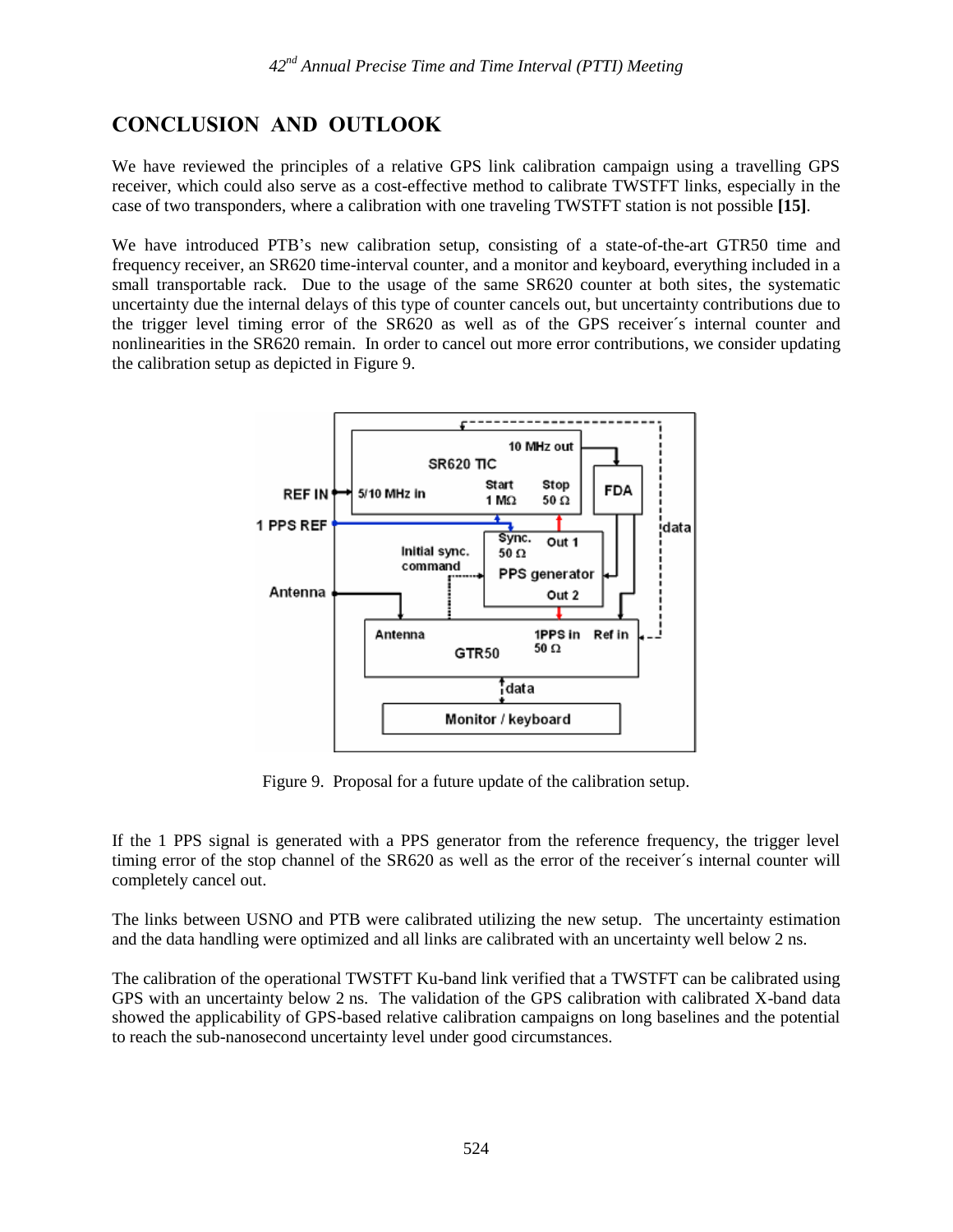### **ACKNOWLEDGMENTS**

We wish to thank C. Richter (PTB) and S. Krenauer (PTB) for their help in constructing the calibration setup and D. Matsakis (USNO) for helpful discussions. T. Feldmann acknowledges the support by the Centre for Quantum Engineering and Space-Time Research (QUEST), Leibniz Universität Hannover.

### **DISCLAIMER**

The involved institutes do not endorse any commercial products which are identified in the text for the purpose of scientific clarity only, nor do they permit any use of this document for marketing or advertisement.

### **REFERENCES**

- **[1]** H. Esteban, J. Palacio, F. J. Galindo, T. Feldmann, A. Bauch, and D. Piester, 2010, *"Improved GPS based time link calibration involving ROA and PTB,"* **IEEE Transactions on Ultrasonics, Ferroelectrics, and Frequency Control, UFFC-57,** 714-720.
- **[2]** T. Feldmann, A. Bauch, D. Piester, A. Stefanov, L.-G. Bernier, C. Schlunegger, and K. Liang, 2010, *"On improved GPS based link calibration of the time links between METAS and PTB,"* in Proceedings of the 24<sup>th</sup> European Frequency and Time Forum (EFTF), 13-16 April 2010, Noordwijk, The Netherlands, Paper 12.3.
- **[3]** D. Piester, A. Bauch, L. Breakiron, D. Matsakis, B. Blanzano, and O. Koudelka, 2008, *"Time transfer with nanosecond accuracy for the realization of International Atomic Time,"* **Metrologia, 45,** 185- 198.
- **[4]** H. Esteban, J. Palacio, F.J. Galindo, and J. Garate, 2009, *"GPS receiver performance test at ROA,"* in Proceedings of the 40<sup>th</sup> Precise Time and Time Interval (PTTI) Systems and Applications Meeting, 1-4 December 2008, Reston, Virginia, USA (U.S. Naval Observatory, Washington, D.C.), pp. 349-360.
- **[5]** T. Feldmann, D. Piester, A. Bauch, and T. Gotoh, 2008, *"GPS carrier phase time and frequency transfer with different versions of precise point positioning software,"* in Proceedings of the 40<sup>th</sup> Precise Time and Time Interval (PTTI) Systems and Applications Meeting, 1-4 December 2008, Reston, Virginia, USA (U.S. Naval Observatory, Washington, D.C.), pp. 403-414.
- **[6]** A. Proia, G. Cibiel, and L. Yaigre, 2010, *"Time Stability, Electrical Delay and Temperature Sensitivity of Dual Frequency GPS Receivers,*" in Proceedings of the 24<sup>th</sup> European Frequency and Time Forum (EFTF), 13-16 April 2010, Noordwijk, The Netherlands.
- **[7]** J. Kouba and P. Heroux, 2002, *"Precise Point Positioning Using IGS Orbit and Clock Products,"* **GPS Solutions, 5, n**o. 2, 12-28.
- **[8]** *"SR620 Operating Manual and Programming Reference"* (Stanford Research Systems, Sunnyvale, Cal.).
- **[9]** P. Panek, Dicom CZ and UFE, private communication.